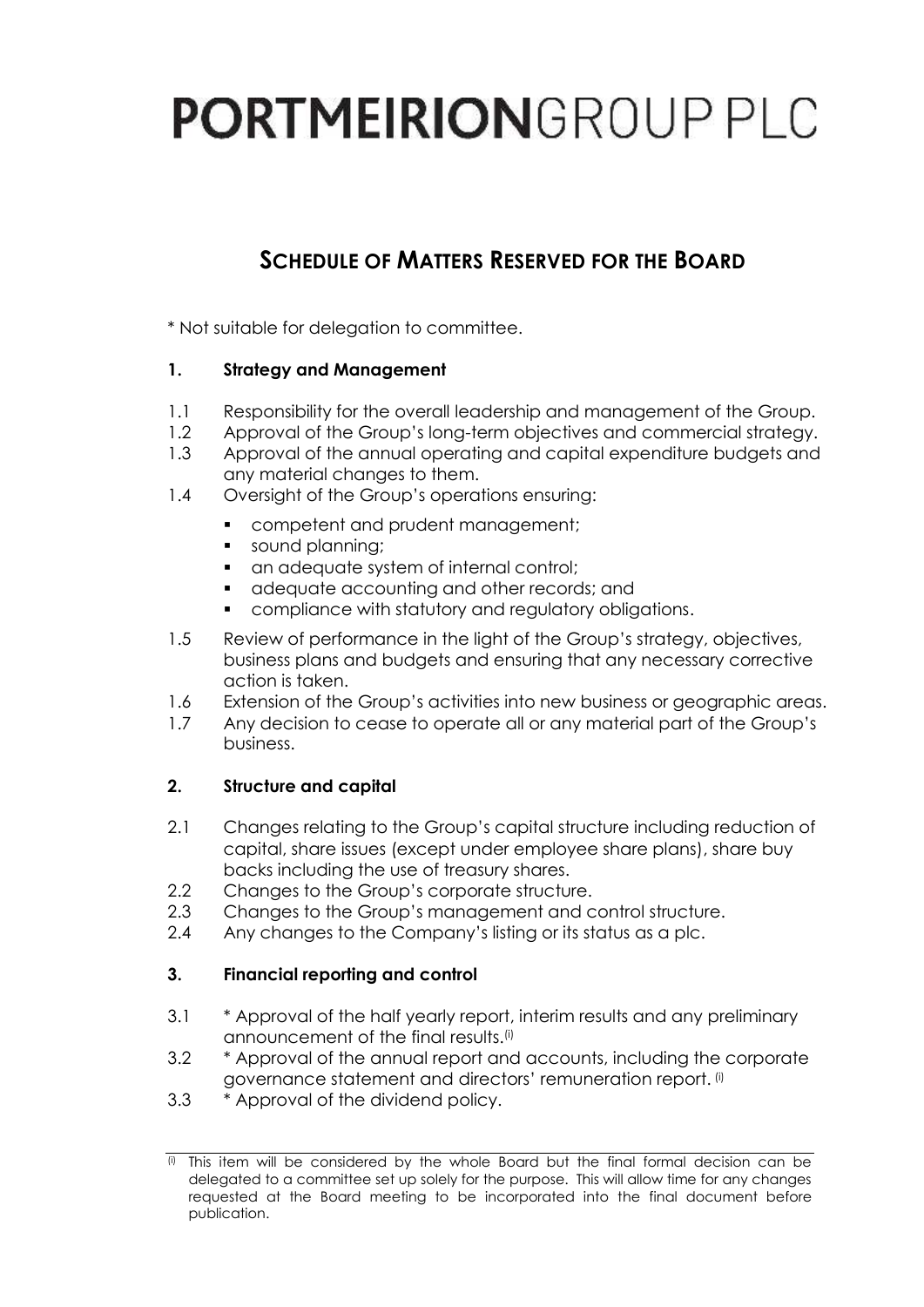- 3.4 \* Declaration of the interim dividend and recommendation of the final dividend.
- 3.5 \* Approval of any significant changes in accounting policies or practices.
- 3.6 Approval of treasury policies including foreign currency exposure and the use of financial derivatives.
- 3.7 Approval of capital expenditure over £250,000 and unbudgeted revenue expenditure or expenditure outside the normal course of business over £250,000.(ii)

### **4. Risk Management and Internal controls**

- 4.1 Ensuring maintenance of a sound system of risk management and internal control including:
	- assessment of the Group's emerging and principal risks;
	- defining and communicating the Group's risk appetite including the nature and extent of the principal risks the Group is willing to take in order to achieve its long-term strategic objectives;
	- through the Audit Committee, receiving reports on and reviewing the effectiveness of the Group's procedures to manage risk and oversee the internal control framework;
	- approving procedures for the detection of fraud and the prevention of bribery;
	- undertaking an annual assessment of these processes; and
	- approving an appropriate statement for inclusion in the annual report.

# **5. Contracts**

- 5.1 Approval of any Group capital projects over £250,000.
- 5.2 Contracts which are material strategically or by reason of size which are entered into by the Company (or any subsidiary), for example bank borrowings or overdraft facilities, credit facilities, acquisitions or disposals of fixed assets, loans and repayments, foreign currency transactions and major acquisitions or disposals. (Contracts which bear a disproportionately high level of risk to the Company are considered material together with any contracts with a value of £250,000 and above.)
- 5.3 Major investments including the acquisition or disposal of interests of more than 3 percent in the voting shares of any company or the making of any takeover offer.

# **6. Communication**

- 6.1 Ensuring a satisfactory dialogue with shareholders.
- 6.2 Approval of resolutions and corresponding documentation to be put forward to shareholders at a general meeting.
- 6.3 \* Approval of all circulars and listing particulars.
- 6.4 \* Approval of press releases concerning matters decided by the Board.

 $\overline{^{(ii)}}$  Capital expenditure between £30,000 and £249,999 AND unbudgeted operational expenditure between £50,000 and £249,999 requires approval of the Group's main operating subsidiary, Portmeirion Group UK Limited. Operational expenditure between £30,000 and £49,999 requires the approval of the Group Finance Director. All expenditure below £30,000 is approved in accordance with each subsidiary company's authorisation limits.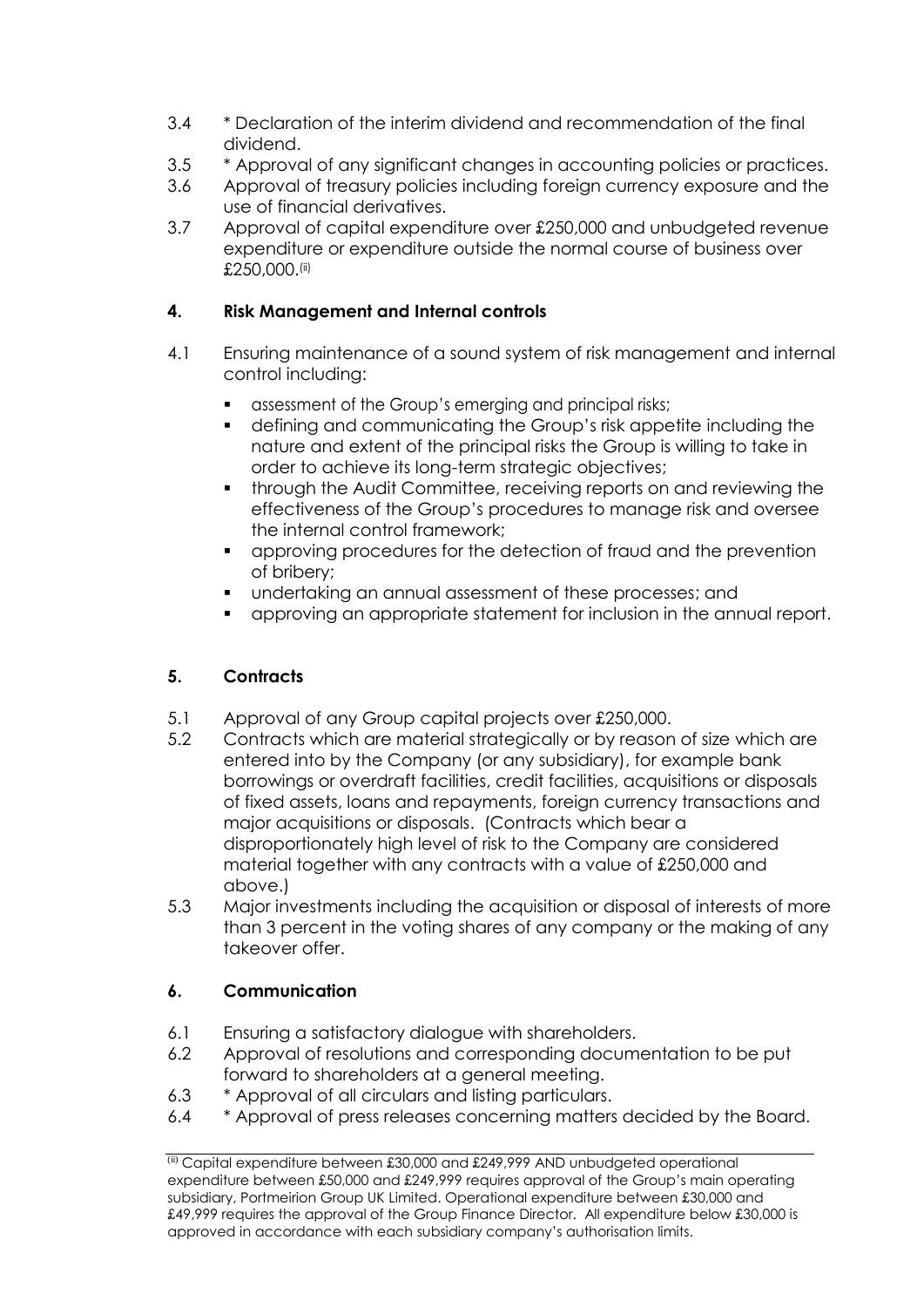# **7. Board membership and other appointments**

- 7.1 \* Changes to the structure, size and composition of the Board, following recommendations from the Nomination Committee.
- 7.2 \* Ensuring adequate succession planning for the Board and senior management so as to maintain an appropriate balance of skills and experience within the Group and on the Board.
- 7.3 \* Appointments to the Board, following recommendations by the Nomination Committee.
- 7.4 \* Selection of the Chairman of the Board and the Chief Executive.
- 7.5 \* Appointment of the Senior Independent Director.
- 7.6 \* Membership and Chairmanship of Board committees following recommendations from the Nomination Committee.
- 7.7 \* Continuation in office of Directors at the end of their term of office, when they are due to be re-elected by shareholders at the AGM and otherwise as appropriate.
- 7.8 \* Continuation in office of any Director at any time, including the suspension or termination of service of an Executive Director as an employee of the Group, subject to the law and their service contract.
- 7.9 \* Appointment or removal of the Company Secretary.
- 7.10 \* Appointment, reappointment or removal of the external auditor to be put to shareholders for approval, following the recommendation of the Audit Committee.
- 7.11 Appointments to boards of subsidiaries.

# **8. Remuneration**

- 8.1 \* Determining the remuneration policy for the Directors, Company Secretary and other senior executives.
- 8.2 Determining the remuneration of the Non-Executive Directors, subject to the articles of association and shareholder approval as appropriate.
- 8.3 \* The introduction of new share incentive plans or major changes to existing plans, to be put to shareholders for approval.

# **9. Delegation of Authority**

- 9.1 \* The division of responsibilities between the Chairman, the Chief Executive and other Executive Directors, which should be in writing.
- 9.2 \* Approval of terms of reference of Board committees and approving material changes thereto.
- 9.3 \* Receiving reports from Board committees on their activities.

#### **10. Corporate governance matters**

- 10.1 \* Undertaking a formal and rigorous annual review of its own performance, that of its committees and individual Directors.
- 10.2 \* Determining the independence of Directors.
- 10.3 \* Considering the balance of interests between shareholders, employees, customers and the community.
- 10.4 Review of the Group's overall corporate governance arrangements.
- 10.5 \* Receiving reports on the views of the Company's shareholders.